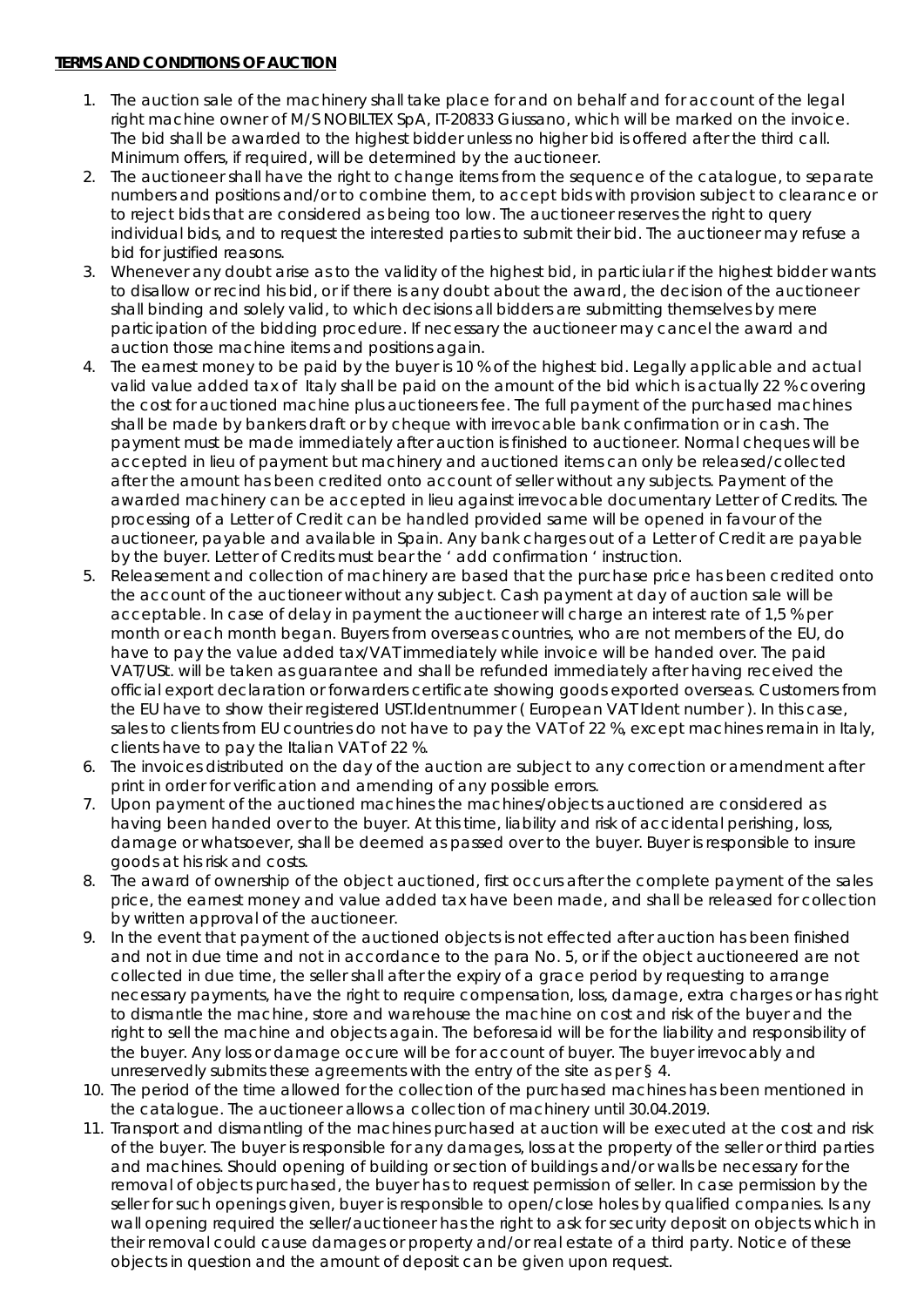- 12. The object available on auction can be viewed as per catalogue prior to the auction date. No warranty shall be assumed for the catalogue information, such as technical data, dimensions, quality, quantity or similar details of the machines. Machines or items will be sold in the condition how they are, where they are, in condition and design as inspected by the buyer without any responsibility or liability for the seller/auctioneer or whatsoever.
- 13. Biddings in writing will be accepted subject bidder mention position and maximum bidding price plus auctioneers tax and adding VAT enclosing bankers draft/cheque with bankers guarantee addressed to O.Anderhub, Suedallee 75, D-40593 Duesseldorf-Germany or by eMail under : [ttecgmbh@aol.com](mailto:ttecgmbh@aol.com)
- 14. The entrance of the premises of M/S NOBIL-TEX SpA., will be on own risk. No liability for damages at buyers will/can be made on seller/auctioneer. With entrance, the terms and conditions are accepted by the buyers without any subject irrevocably.
- 15. The terms and conditions of the auction sale are valid for any after sales.
- 16. Buyers are accepting the terms and conditions of the auction without any subject by entering the auction place.
- 17. Place of collection / delivery is actual location of machines, for payments Milano/Giussano. Place of jurisdiction is Milano/Italy. Italian law applicable.
- 18. The listed machines are subject to widthdrawl or mistakes.
- 19. A registration for bidding can be carried out prior to the auction. For registration we require the company details, EU VAT Identnumber as mentioned underneeth to be filled form, scanned and eMailed.

### GUARANTEE PAYMENT

In order to be accepted as a registered bidder being able to award machines at day of the auction, a guarantee payment has to be released either at day of auction in CASH, certified CHEQUE with it's bank guarantee or prior auction by telegraphic transfer onto the underneath mentioned account. In case of a certified cheque, the bank has to guarantee the cheque upto the amount the customer/bidder is willing to invest.

The minimum guarantee quantity is EUR 5.000,00

### BANK DETAILS

In case of a telegraphic transfer, the amount has to be payable onto the following bank account showing details as follows :

BENEFICIARY TRANSORGATEC GMBH (TexPERTS), D-40593 Duesseldorf/Germany<br>BENEFICIARY BANK COMMERZBANK AG, D-40212 Duesseldorf/Germany COMMERZBANK AG, D-40212 Duesseldorf/Germany IBAN/BANK ACCOUNT DE16 3004 0000 0800 6488 01 BIC COBADEDDXXX